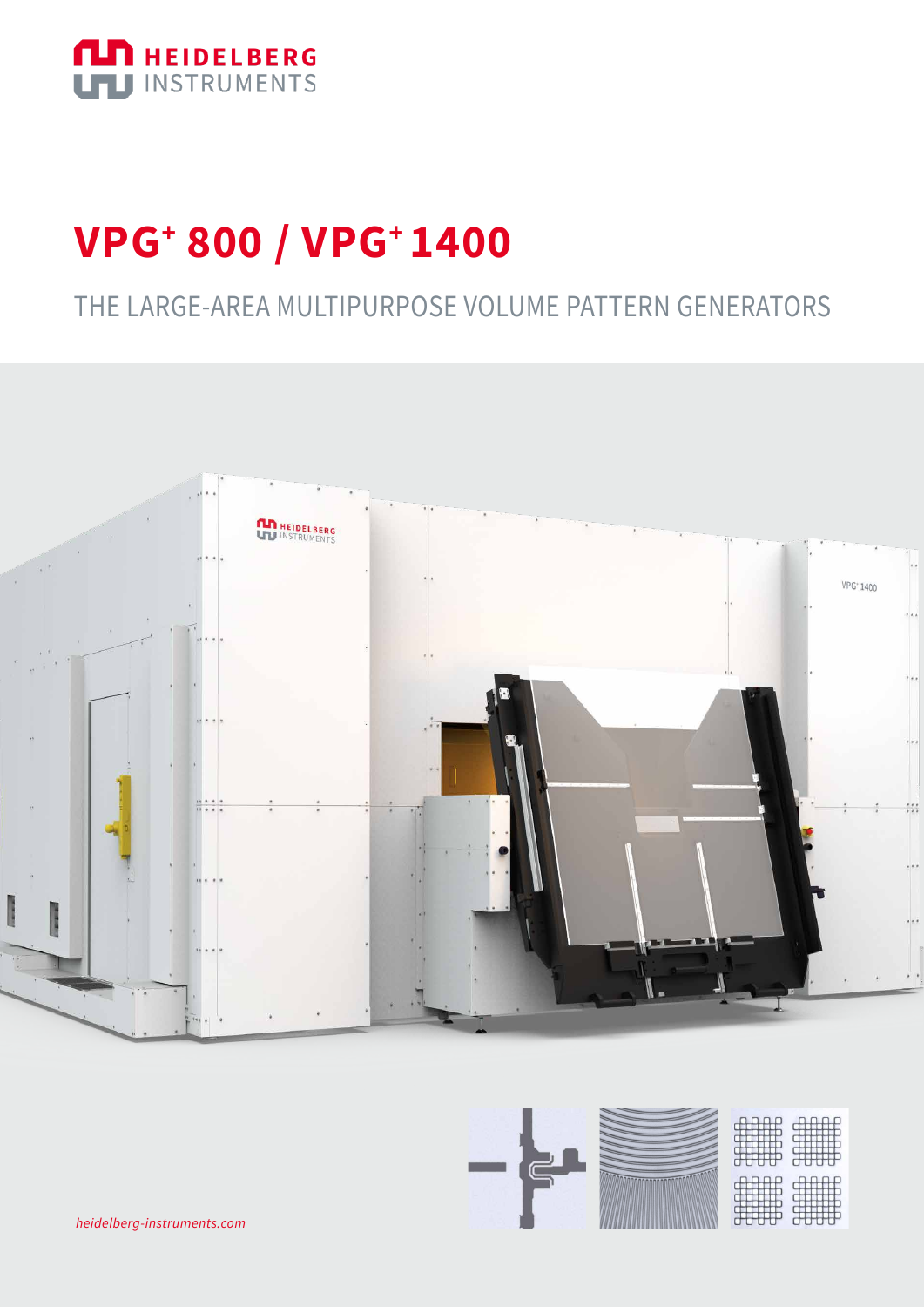### **VPG+ 800 / VPG+ 1400** THE LARGE AREA VOLUME PATTERN GENERATORS FOR FABRICATION OF MASKS AND DISPLAYS

Photomask making at the cutting edge requires high speed, maximum stability and utmost precision and that is precisely what the VPG<sup>+</sup> line of Volume Pattern Generators provides. High resolution, outstanding image quality, and fast throughput: This makes the VPG<sup>+</sup> family the ideal systems for rapid photomask fabrication, particularly in the fields of electronic packaging, color filters, light emitting diodes, and touch panels.

#### THE LARGE AREA VOLUME PATTERN GENERATORS

The VPG line of lithography systems was originally introduced in 2007. The technology was based on a patented vast-exposure process parallelization and quickly became the industry standard. For fifteen years now, Heidelberg Instruments VPG (now VPG+ ) systems have proven to be the ideal solution for the high-volume production of demanding photomasks particularly in the fields of electronic packaging, color filters, light emitting diodes, and touch panels.

#### EVEN HIGHER EXPOSURE SPEED

The VPG+ series meanwhile features a significantly faster high-speed spatial light modulator (custom-made for Heidelberg Instruments and therefore exclusive to this series). The entire exposure engine operates at a higher rate than ever before and the data path too has been vastly enhanced, making the VPG+ the fastest tool for mask-writing in this market-segment.

#### THE LARGE-AREA VPG+ IN A NUTSHELL

- Ultra-high-speed exposure engine
- Real-time auto focus system
- High power DPSS laser with 355 nm
- Automatic write mode exchanger
- Camera system for metrology and alignment
- Closed-loop climate chamber
- Semi-automatic substrate loading system
- Stage map correction
- Mura correction, panel pitch optimization
- Edge detector system
- Multiple data input formats
- User-programmable interface Photomask structures, 2 µm squares Computer Generated Hologram



Writing strategy VPG<sup>+</sup>



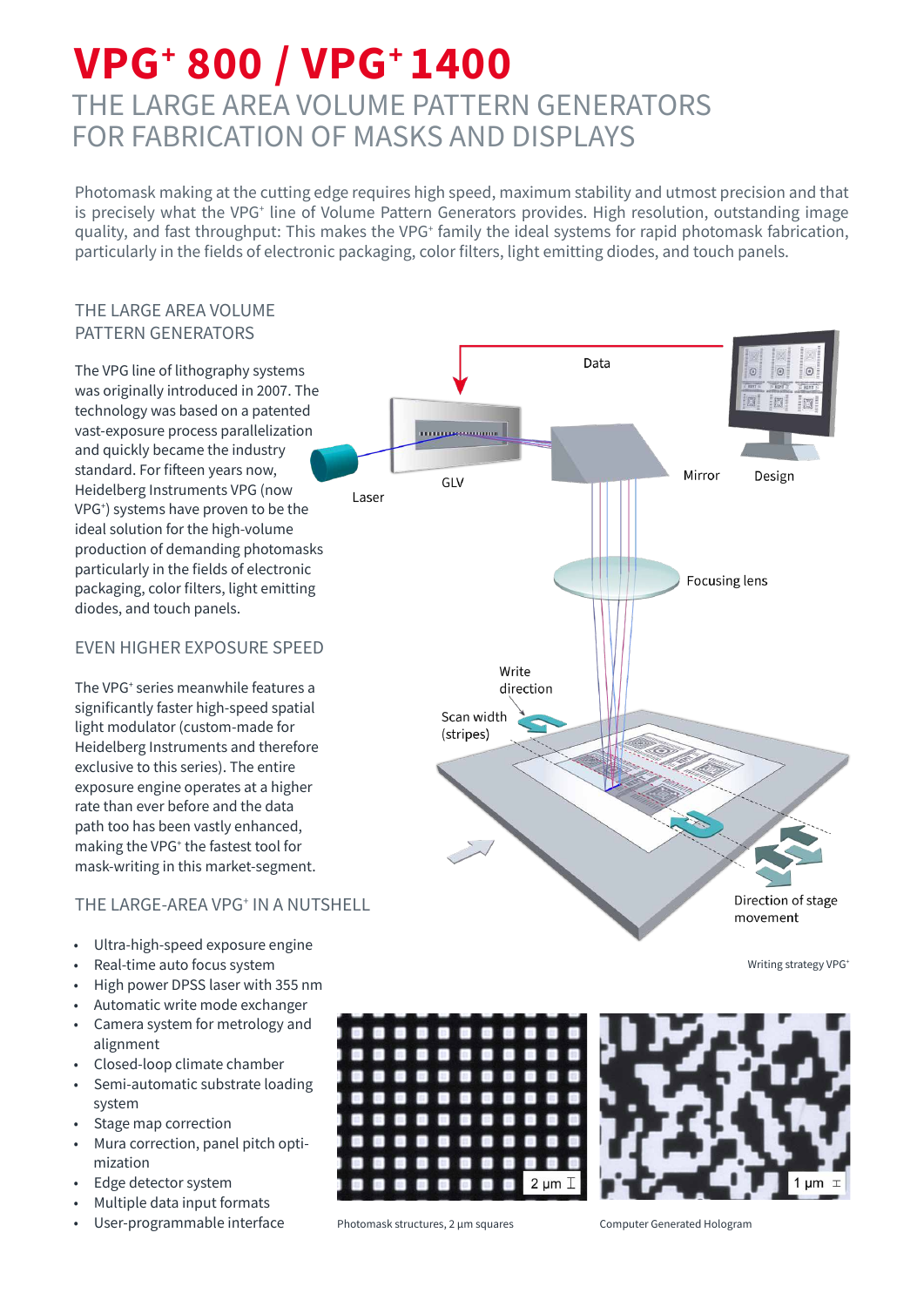#### FEATURES AND OPTIONS

The VPG+ large-area systems are equipped with a semi- or fully automatic feeder for substrate loading, a high power pulsed UV laser source with a wavelength of 355 nm, and an air-bearing stage. Stages of varying dimensions are available to meet a wide range of requirements: VPG<sup>+</sup> systems can be configured to accommodate substrate sizes of up to 800 mm (VPG+ 800) or 1400 mm (VPG+ 1400) respectively.

An automatic calibration tool enables superb registration and positioning of written structures; the small write grid ensures excellent edge roughness and stripe butting. The flexible system configuration also allows for the addition of an automated write mode exchanger unit. All industrial data formats are of course supported; and VPG<sup>+</sup> systems offer mura and panel pitch optimization functions ensuring good mura conditions and therefore excellent CD uniformity and resolution.

#### ENVIRONMENTAL CONTROL

All VPG+ systems are housed in solid, state-of-the-art flow boxes: the VPG+ 800 in particular now boasts a cleverly redesigned chamber with a footprint considerably smaller than before. The closed-loop environmental chamber complies with the stringent requirements associated with advanced photomask technology. There is a continuous monitoring of ambient pressure, humidity and temperature to compensate any deviations and to minimize the influence on the beam- and stage positioning system.



The VPG<sup>+</sup> 800



The predecessor of the VPG<sup>+</sup> 1400, the VPG 1400, with a photomask

While all VPG<sup>+</sup> systems share the same powerful technology at their core, each of them retains their own characteristics, specific applications, and areas of use. The VPG+ 1400 is our largest system and particularly aimed at applications in the display industry: FPD applications like TFT-arrays and color filters, ITO and so on. On the outside, the VPG+ 1400 features an extremely powerful, impressive environmental chamber; on the inside, a differential interferometer with a resolution down to 1.2 nm. In addition, these systems are equipped with advanced mura correction capabilities such as panel pitch optimization.

#### PHOTOMASK PRODUCTION

A photomask serves as a master template for photolithographic manufacturing and as such it has to fulfill highest requirements. Typical photomask specifications include line-width uniformity, pattern position accuracy, edge roughness and minimum feature size. To enable a large process window for the final process, the photomask specifications have to be considerably better than the target application. Our VPG and VPG<sup>+</sup> systems have proven themselves to be the ideal solution for the high-volume production of demanding photomasks – particularly in the fields of electronic packaging, color filters, light emitting diodes, and touch panels. Options for emulsion photomasks are available.



#### A SYSTEM APART - THE VPG+ 1400